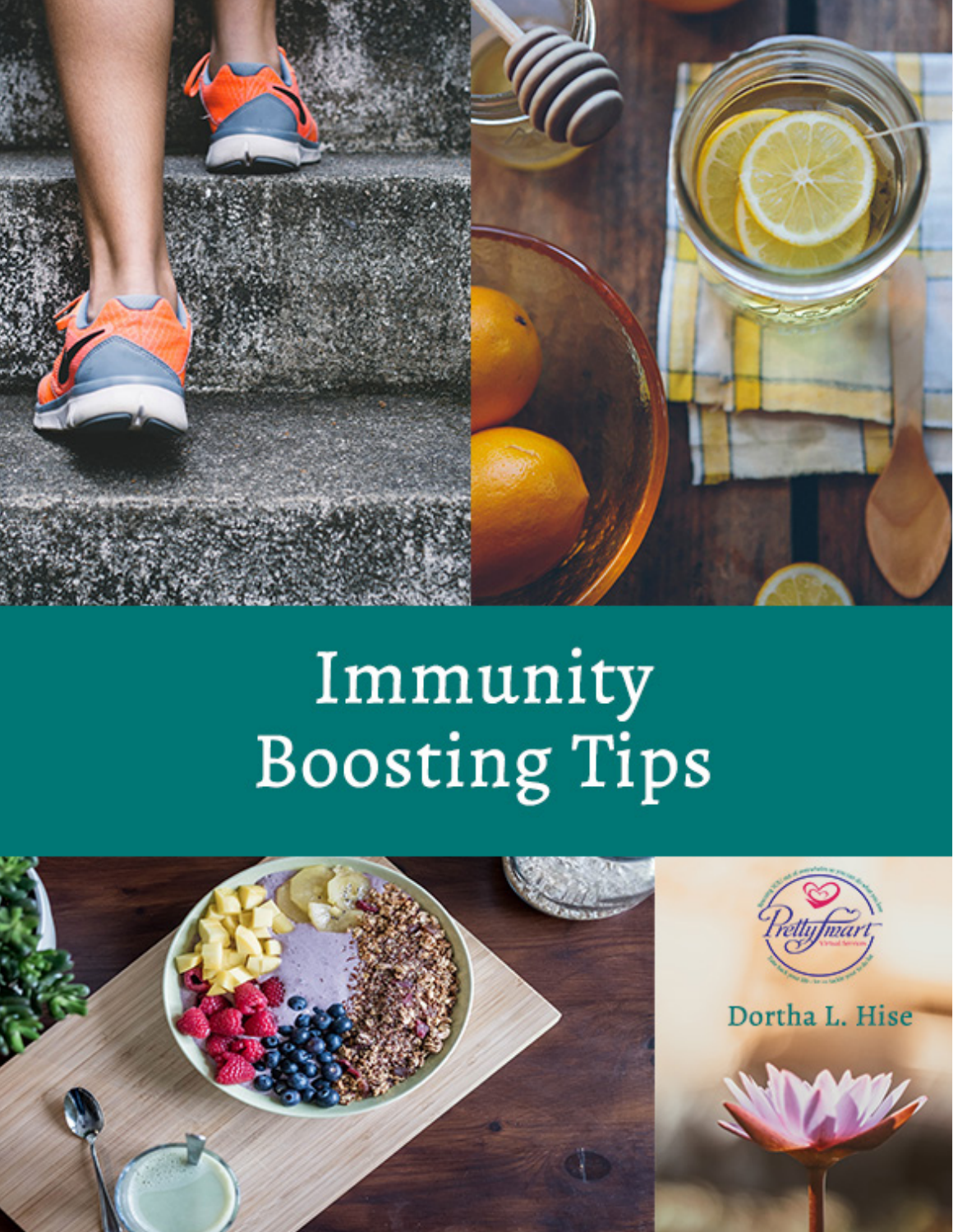Here are 5 of my immune building tips:

1. Prayer + meditation first thing in the morning - I start with an "I AM" affirmation and then tap in and connect with God to set a powerful intention for the day.

2. Essential oils throughout the day - some of my favorites include lavender, lemon, orange, and eucalyptus.

3. Epsom salt bath with essential oils (lemon, cypress, juniper are one of my favorite blends to help with soreness). If you don't have access to a bath, add a few drops of your favorite essential oils in the shower and allow the steam to carry the fragrance throughout the bathroom.

4. Journal - I take a few minutes to write every day. Even if it's only 5 minutes. Jot down how I'm feeling, things I'm grateful for,

5. Connect with others/ ask for support. As humans we are social creatures... we need to connect with others. Whether in person or virtually, reach out and connect with someone you trust who is open and willing to hold space for you.

**WARNING:** This eBook is for your personal use only. You may **NOT** give away, share or resell this intellectual property in any way.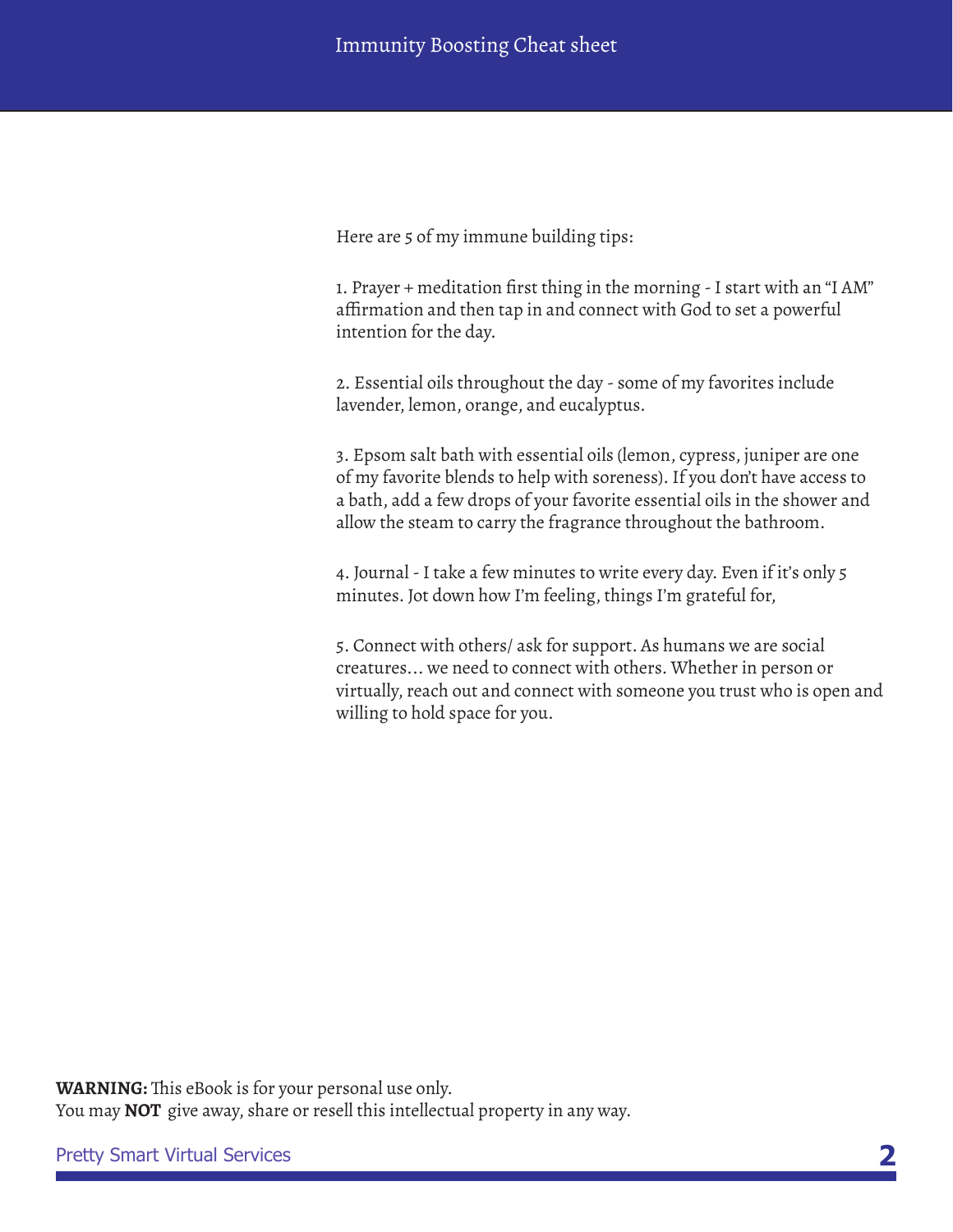Bonus tips...

6. Bonus tip - herbal teas, herbal concoctions I make, etc. I have read up on and studied herbs for the past few years and I love the immunityboosting properties that thins like elderberry, fresh garlic, oregano, astragalus, Echinacea, chamomile, yarrow... to name a few.

7. Bonus tip - listen to certain frequencies of music that is supportive of different chakras. For example, 192 Hz for the throat chakra or 128 Hz for the heart chakra.

8. Bonus tip - be creative! Creative projects allow us to use different parts of our brain - which is fun! I like coloring pages, learning a new skill, dancing, etc.

I hope these tips are helpful for you. I would love to hear how they work for you. :-)